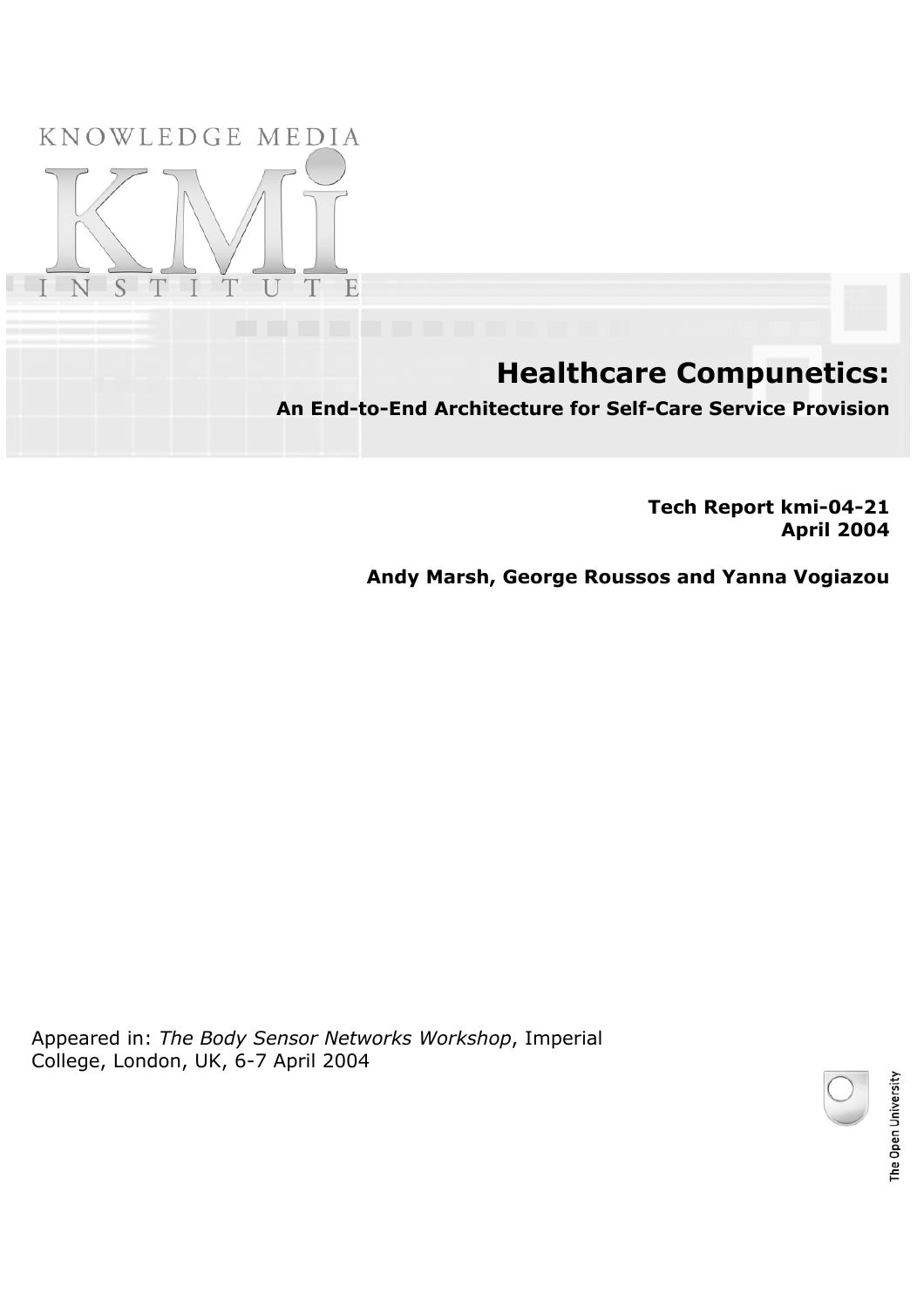# Healthcare Compunetics: An End-to-End Architecture for Self-Care Service Provision

Andy Marsh

VMW Solutions Ltd 9 Northlands Road, Whitenap, Romsey, Hampshire SO51 5RU Andy.Marsh@VMWSolutions.com George Roussos School of Computer Science and Information Systems Birkbeck, University of London, Malet Str., London WC1E 7HX g.roussos@bbk.ac.uk Yanna Vogiazou Knowledge Media Institute The Open University, Milton Keynes MK7 6AA I.T.Vogiazou@open.ac.uk

**Abstract – Extending healthcare to the community introduces a number of new challenges for the development of information technology infrastructures. A core component of the new selfcare infrastructures will be wearable or implantable sensors and actuators that monitor vital signs and take proactive actions to respond to observed clinical conditions. In this paper, we introduce the three core elements of the Healthcare Compunetics architecture developed with a view to support the new self-care services: i-notes is a system that extends the electronic patient record to include non-verified data collection by the sensors; i-WAND is a wearable device that offers pluggable body area connectivity, local storage and processing and remote communication to the diagnostic service centre; and the VMW Protocol which allows sensors to communicate effectively with remote healthcare servers. Finally, we conclude this discussion with a brief overview of our current work on interaction design.** 

*Key words – self-care, extended electronic patient record, biosensors, self-care services.*

#### I. INTRODUCTION

Public expectations of future healthcare are changing. To meet the new demands, significant enhancements to services well beyond those planned at present will be required as patients increasingly demand greater choice of service provision alternatives. Further, population demographics are changing rapidly. Over the next 20 years, the changing age structure is likely to create new demands from healthcare services. Indeed,

*"The balance of health and social care is still skewed too much towards the use of acute hospital beds. More diagnosis and treatment should take place in primary care. There is scope for more self-care" Derek Wanless (Securing our Future Health: Taking a Long-Term View, 2002 Health Trends Review at the request of the Chancellor of the Exchequer, April 2002).* 

Indeed, in the near future patients will be at the heart of the health service with access to better information and will expect to be fully involved in decisions that affect their welfare – not just about treatment, but also about the prevention and management of illness. Thus, services will need to move beyond 'informed consent' to 'informed choice'. In this vision, patients receive consistently high quality care whenever and wherever they are. Different types of care are effectively integrated into integrated, efficient, and hassle-free services. With support from medical institutions citizens will increasingly take responsibility for their own health and well-being.

Adoption of self-care by the public as a viable healthcare alternative depends critically on the degree to which the public engages with health care over the next 20 years. Adoption of self-care practices is therefore intimately related to changes in attitudes towards healthcare and is associated with increased patient knowledge about their condition, improved public health and active health seeking behaviours.

Self-care is one of the best examples of how partnerships between the public and the health service can develop. Indeed, health services can support a pro-active public in promoting self-care by, for example, helping people to empower themselves with appropriate information, skills and equipment or supporting people to take a more active role in the diagnosis and treatment of a condition followed by rehabilitation and maintenance of well-being.

A comprehensive strategy on self-care would attempt to incorporate a wide range of approaches and models, to create synergistic environments for the provision of safe, high quality patient-cantered services with integrated systems and fast access.

In this paper, we outline three of the core components of Healthcare Compunetics, an end-to-end architecture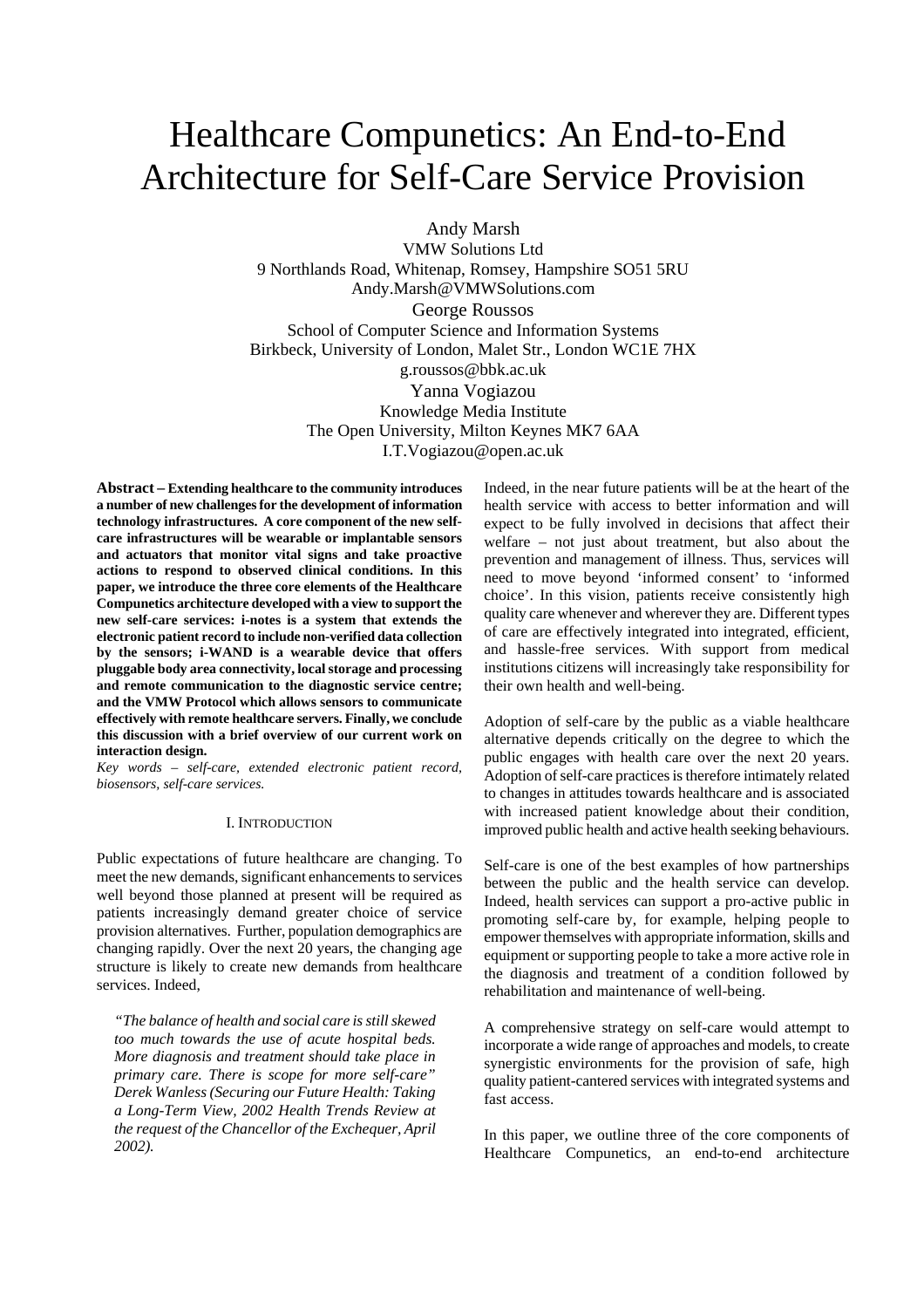developed by MVW Solutions Ltd and its partners designed to provide the basis for the provision of self-care services. In particular, we discuss a device that acts as the hub for pluggable body area networks for self-care systems at home, an XML-based language for the augmentation of electronic patient records with sensed and unverified data, and a protocol to support communication between the sensor area network and the healthcare professional. We show how using these components we can develop self-care services, for example a server architecture for the collection and processing of patient collected measurements and clinical diagnosis. Finally, we will conclude the discussion with ongoing work on the evaluation of this approach in user studies.

#### II. ARCHITECTURAL ELEMENTS

Current networking and communication technologies allow for a sustainable distributed and hyper-linked Electronic Patient Record (EPR). This EPR contains the entire patient medical data collected by qualified medical institutions and verified by medical staff. The introduction of automated medical data collection without the intervention of medical staff that can verify its validity or correctness takes the current state-of-the-art a step further. In fact, this is a critical distinction since unverified data cannot be trusted in the same way as the usual EPR and must thus be treated differently. Nevertheless, such data, hereafter referred to as patient *notes* rather than patient records, provide valuable information of historic trends and are of considerable assistance to the clinician – in fact, they are the basis for any self-care system. For example, regular monitoring of blood pressure at home can help identify a predisposition to hypertension.

| xml version="1.0" encoding="utf-8"?                   |
|-------------------------------------------------------|
| $\le$ patientlist $\ge$                               |
| $\epsilon$ <patient id="125"></patient>               |
| $<$ temp>38.2 $<$ /temp>                              |
| $\langle$ glu>345 $\langle$ glu>                      |
| <br>300                                               |
| <systolic>120</systolic>                              |
| <diastolic>80</diastolic>                             |
| $<$ /bpm $>$                                          |
| $\langle \text{act}\rangle \langle \text{act}\rangle$ |
| $<$ wgt $>$                                           |
| $<$ pul $>$                                           |
| $\triangle$ patient $\triangleright$                  |
|                                                       |
| and the second contract of the second                 |

</patientlist>

**Figure 1**. An example of an i-pad, that is a collection of i-notes regarding sensor readings of a patient.

Medical data collection carried out by a person or performed automatically by a sensor should thus be recorded and stored clearly marked as such. Healthcare Compunetics treats each of these information items as an XML document using the *inote* specification (cf. figure 1). This approach offers extended flexibility since each i-note may be associated with a particular application and may be subsequently viewed from different perspectives. For example, different transformations of the XML document may depend on the role and/or the authority level of the viewer as appropriate depending on whether he/she is a doctor, a patient or a carer. Several notes may be grouped together and used for particular diagnostic tasks. Employing an XML-based approach provides a flexible solution that can address the different requirements of heterogeneous systems and provide an appropriate interface to a wide variety of platforms and legacy infrastructures.

Data harvested from a variety of sensors need to be processed into i-notes and stored for future use and according to system policy communicated to the appropriate clinician for analysis. Since connectivity to the healthcare systems may not always be available Healthcare Compunetics provides two devices that work together to offer secure storage and seamless communication within the body area network. The first component is the i-WAND, a wearable storage and processing device with fingerprint authentication. Personal data stored on it and structured in inote format, is processed on the fly and checked for critical conditions locally. Stored data is automatically encrypted. The device employs Java-based wizards to detect the type of sensor transmitting data. Currently i-WAND supports infrared and Bluetooth communication and a Zigbee version is expected later in 2004. The device currently supports detection of a variety of data collection devices including homecare monitors, flat-padded water resistant hypoallergenic dermal patches, and certain biocompatible sensor chips in ingestible capsules. The mobiliser, a smart GSM modem, provides wide area communication.



**Figure 2**. The i-WAND, a device that acts as a hub for the construction of pluggable body area networks.

To support data communications between mobile devices and healthcare information systems there is a clear need for a common protocol. The Virtual Medical Worlds Protocol (VMWP) developed by VMW Solutions Ltd is used between the service centre and a VMWP enabled terminal [1]. VMWP is carrier independent but its current implementation is employing SMS for cost effectiveness. The VMWP is developed to offer different supplementary services for mobile healthcare users. VMWP supports remote monitoring of vital and physical signs and forwarding to a Service Centre where data is collected by a VMWP enabled terminal is in ASCII format. For more details on VMWP please refer to [1].

Using these three elements and existing healthcare information systems, a variety of services may be developed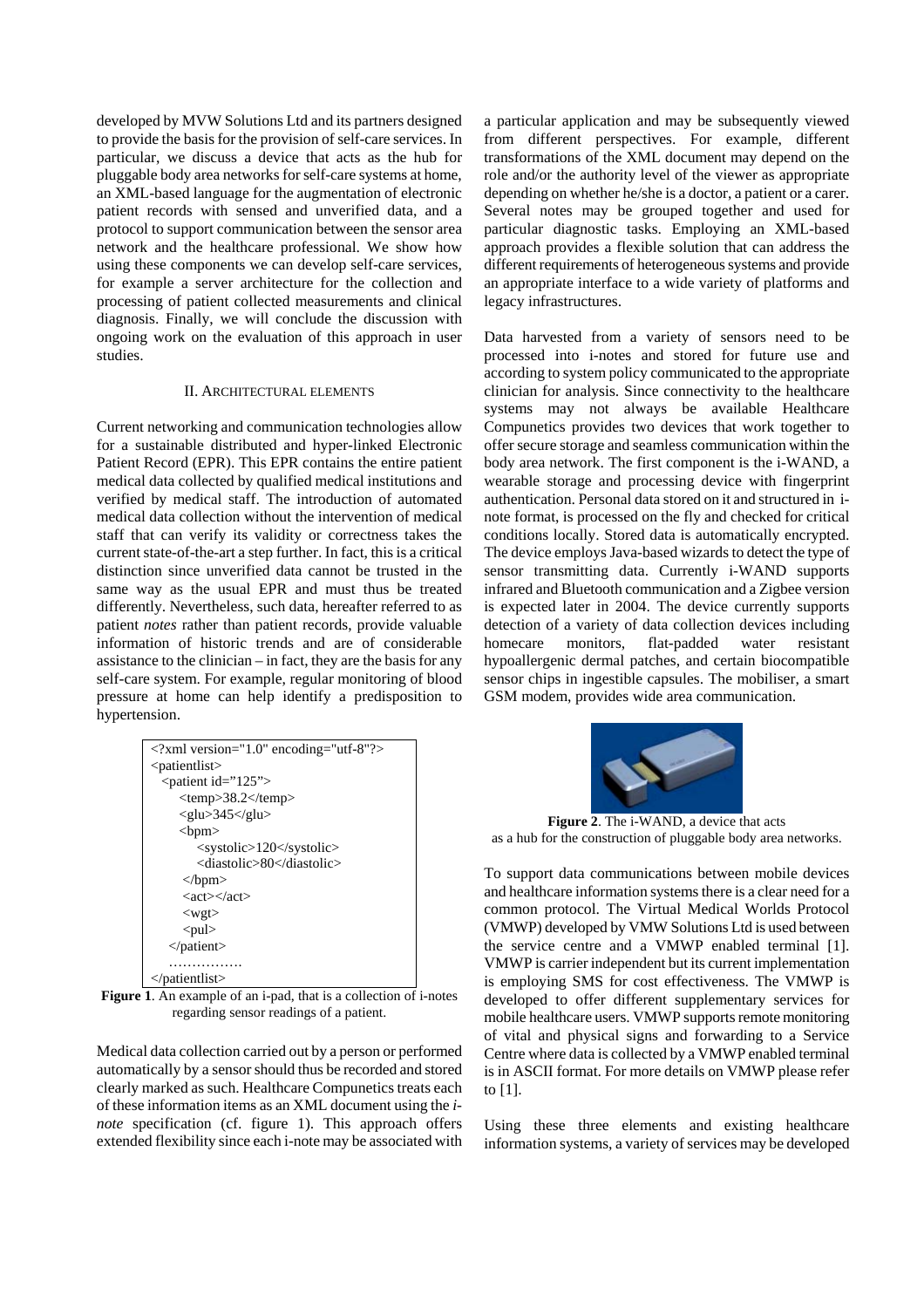to address the needs of self-care. For example, a low cost remote monitoring environment has been developed [5] where a dedicated server at the clinician location collects and process messages. The clinician may specify, request, record and view the harvested data and may make recommendations or take proactive action to prevent adverse situations. To assist the clinician, the server? can accept rules and react to simple or composite events, to notify for observed extraordinary conditions or display simple reminders to help support medication conformance. Messages are automatically archived for accountability purposes. A copy of the received messages can also be replicated on a removable flash drive.



**Figure 3**. The Mobiliser offers wide area communication capabilities to i-WAND based networks.

#### III. SELF-CARE SERVICE PROVISION

The combination of the Healthcare Compunetics architecture and traditional medical information systems can provide the infrastructure for the development of a variety of self-care services [2]. We are currently investigating two classes of such services in user studies.

The first class of services is focused on the collection and interpretation of data recorded via wearable medical sensors. For example, in the IST project Panaceia (reference?) we have developed an application that records electrocardiogram (ECG) data, which is subsequently transmitted to an application server. The server software provides mechanisms for data analysis and diagnosis of conditions that require attention as well as an interface for the medical practitioner that can be used to further investigate the recording and research patient progress. On the server, data is encoded in i-note format and stored with the EPR. Simpler diagnostic mechanisms are implemented at a local level on the i-WAND but more extensive analysis is performed at the server where historical data is also available.

A second class of self-care services focuses on bi-directional communication between the sensor area network and the medical diagnostic server, under the supervision of trained medical staff. For example in the IST project e-Care (reference?), self-care services have been developed that provide feedback to the patients about their current condition and supply further information and guidance on actions they need to take. In particular, we have explored the conformance to medication, the alteration of drug

prescriptions and modification of treatment plans due to updated sensor data.

Due to space limitations, we cannot fully demonstrate examples of these services here but the interested reader may consult the VMW Solution website for more information [5].

#### IV. DISCUSSION AND CONCLUSIONS

The Healthcare Compunetics architecture can support the development of self-care services securely and effectively. Nevertheless, early experience with deployed systems indicates that success and subsequent widespread adoption of such services depends crucially on the design of an appropriate user experience. Moreover, the development of self-care services using wearable sensors also has to incorporate provisions for conformance to existing processes within the health system as well as to take into account practitioner liability issues. In particular, changing treatment plans and its effects on patient health is an area where law has particular implications.

Unlike information systems at hospitals or other healthcare organisations, self-care demands that systems are used in the context of the patient personal space. Similar to other personal systems in related situations [3] if interaction between system and person is not perceived as appropriate (including trusted and under control) the end users will not adopt the technology despite any indications of the objective value of the system for their welfare. Despite the fact that the systems described here have been designed with a clear aim to operate without specialist skills, it is still unclear what the effect of their introduction in the home environment would be. In collaboration with the cardiology department of the Royal Brompton Hospital, we are currently carrying out experiments on the design of suitable interaction paradigms that would satisfy patient requirements regarding their experience. In this work, we favour appliance-based designs, which offer distinct advantages from a usability point of view [4].

After all self-care is all about empowering the patient and for this reason it is most important that interaction caters for exactly this type of empowerment.

#### V. REFERENCES

- **1.** Marsh,A, Grandinetti,L, Kauranne, T, "Advanced Infrastructures for Future Healthcare", IOS press, 2000.
- 2. Marsh, A, May, M., Saarelainen, M., "Pharos: Coupling GSM & GPS-TALK technologies to provide orientation, navigation and location-based services for the blind", IEEE ITAB-ITIS 2000, Washington Nov, 2000.
- 3. Roussos, G., Peterson, D. and Patel, U. "Mobile Identity Management: An Enacted View", Int. Jour. E-Commerce, Vol 8, No 1, pp. 81-100, 2003.
- 4. Roussos, G., "Appliance Design for Pervasive Computing", IEEE Pervasive Computing, Vol. 2, No 4, pp. 75-77, 2003.
- **5.** VMW Solutions Ltd http://www.vmwsolutions.com